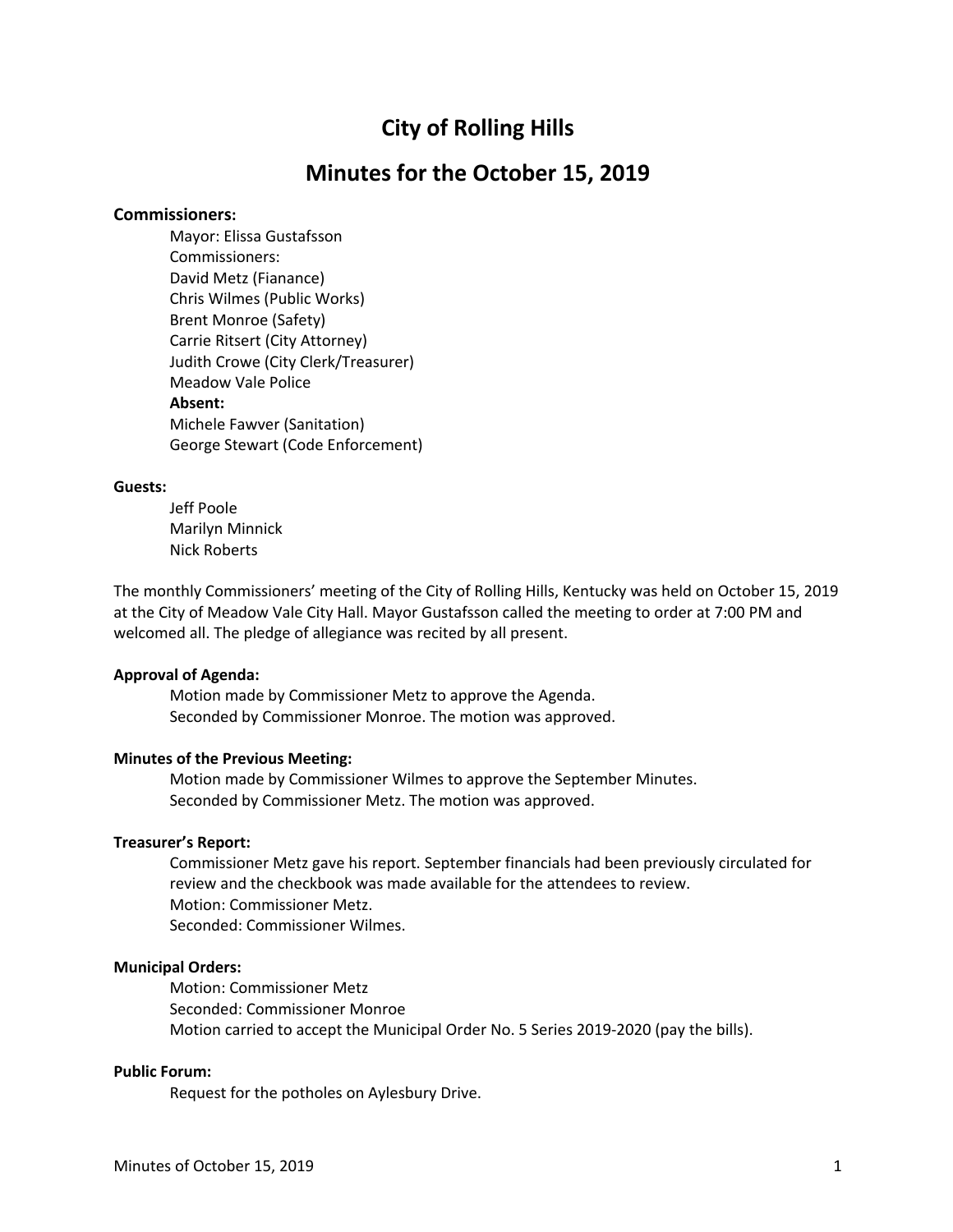The dumpster at the house on Habersham Drive has been there for a month. There are still old cars parked in the neighborhood and they need to be addressed. A resident stated that she thinks that someone is living by the fence behind the Thornton's gas station.

#### **City Attorney:**

Copies are being made to send off for the codification. Grant has been applied for.

Joint Ethics Board – waiting for ordinance changes from Meadow Vale.

Mayor pro tem – Commissioner Metz was sworn in as mayor protem.

#### **Safety:**

Commissioner Monroe gave his report. He stated that he spoke with Tony's Wrecker service and they will tow cars if the city needs them. We will sign a contract with them and the charges with be assessed to the property owner.

Commissioner Monroe made a motion to have Tony's Wrecker for the city. Commissioner Wilmes seconded. Motion carried by all.

Plaza Stop Signs were damaged and need to be repaired. Commissioner Monroe stated that it will cost \$388.26 to repair both signs. Commissioner Metz made a motion to pay \$388.26 to repair the signs. Commissioner Wilmes seconded. Motion carried by all.

The tree covering the light at 9200 Tangley was discussed again. Commissioner Monroe and the code enforcement officer or the city will not trim the limbs from the street sign or the street light.

## **Finance:**

Commissioner Metz gave his report and stated that the audit for the city is in progress.

#### **Sanitation:**

Mayor Gustafsson provided an update from Commissioner Fawver. Work is continuing with the Villa Condos and on a new contract with Rumpke to replace the existing contract and its many amendments.

City Clerk asked that the next quarter bills need to go out from the garbage and needs to have any rates that will change. Commissioner Metz will get with the clerk and work the rates up that will change.

#### **Public Works:**

Commissioner Wilmes reported that there are several lights that are malfunctioning, and LG & E stated that the problem is the wiring that is under ground. They will be working on them. MSD stated that the hole at Langdon and Walhampton will be fixed and the plate will be removed. Commissioner Wilmes will meet with Joe about the drain at the end of Langdon. Someone knocked over one of the boulders by the shopping center.

Commissioner stated that he will ask Eagle signs if they can fix the boulder in the ground.